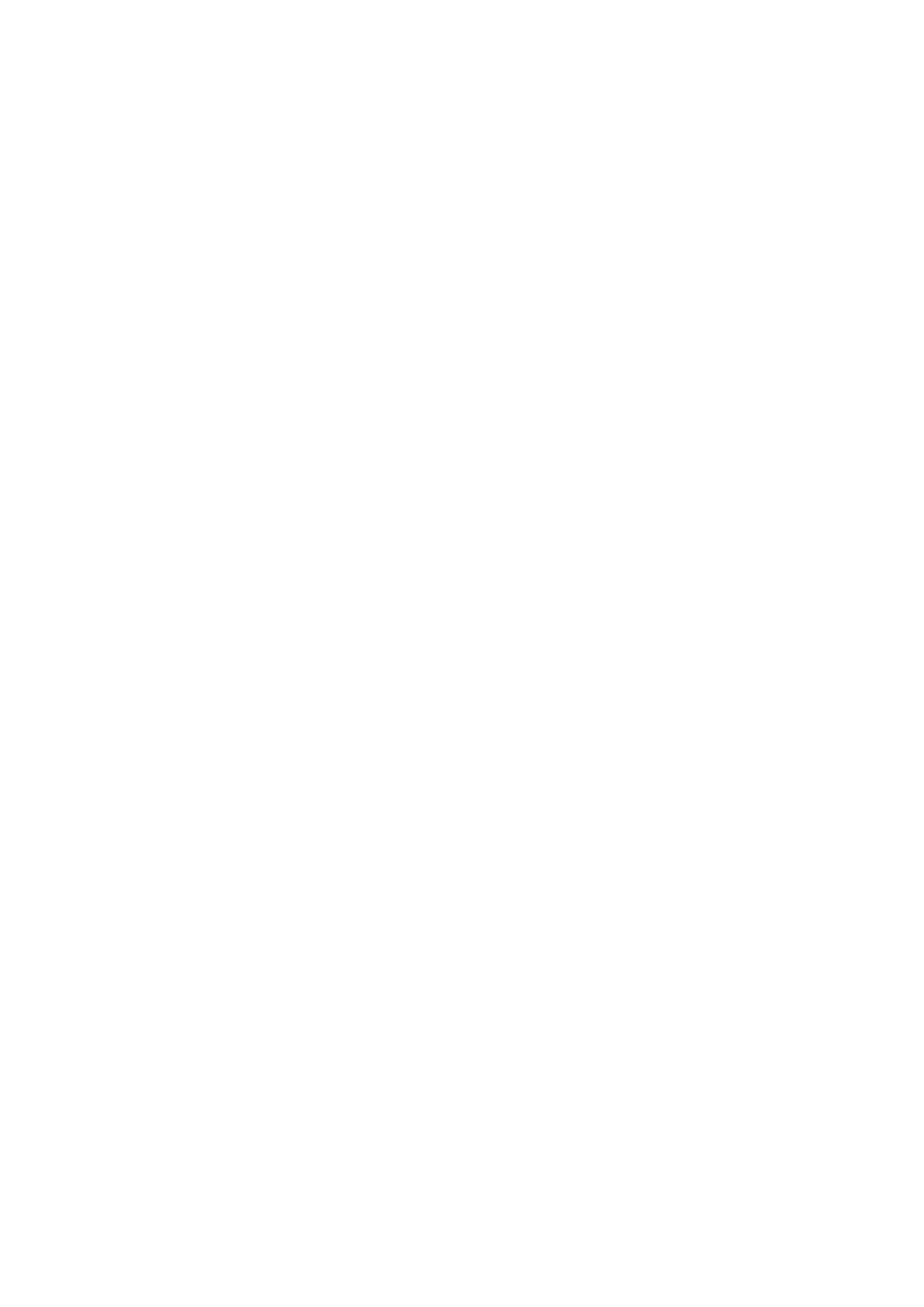### **In the case ofStošić v. Serbia,**

The European Court of Human Rights (Second Section), sitting as a Chamber composed of:

Guido Raimondi, *President,*  Danutė Jočienė, Dragoljub Popović, András Sajó, Işıl Karakaş, Paulo Pinto de Albuquerque, Helen Keller, *judges,*

andStanley Naismith, *Section Registrar,*

Having deliberated in private on 10 September 2013,

Delivers the following judgment, which was adopted on that date:

# PROCEDURE

1. The case originated in an application (no. 64931/10) against the Republic of Serbia lodged with the Court under Article 34 of the Convention for the Protection of Human Rights and Fundamental Freedoms ("the Convention") by Mr Gojko Stošić ("the applicant"), on 29 September 2010.

2. The applicant was represented by Mr M. Marjanović and Ms M. Dedović-Marjanović, lawyers practising in Leskovac. The Serbian Government ("the Government") were represented by their Agent, Mr S. Carić.

3. On 30 March 2012the application was communicatedto the Government. It was also decided to rule on the admissibility and merits of the application at the same time (Article 29  $\S$  1).

# THE FACTS

4. The applicant is a Serbian national who was born in 1943 and lives in Leskovac.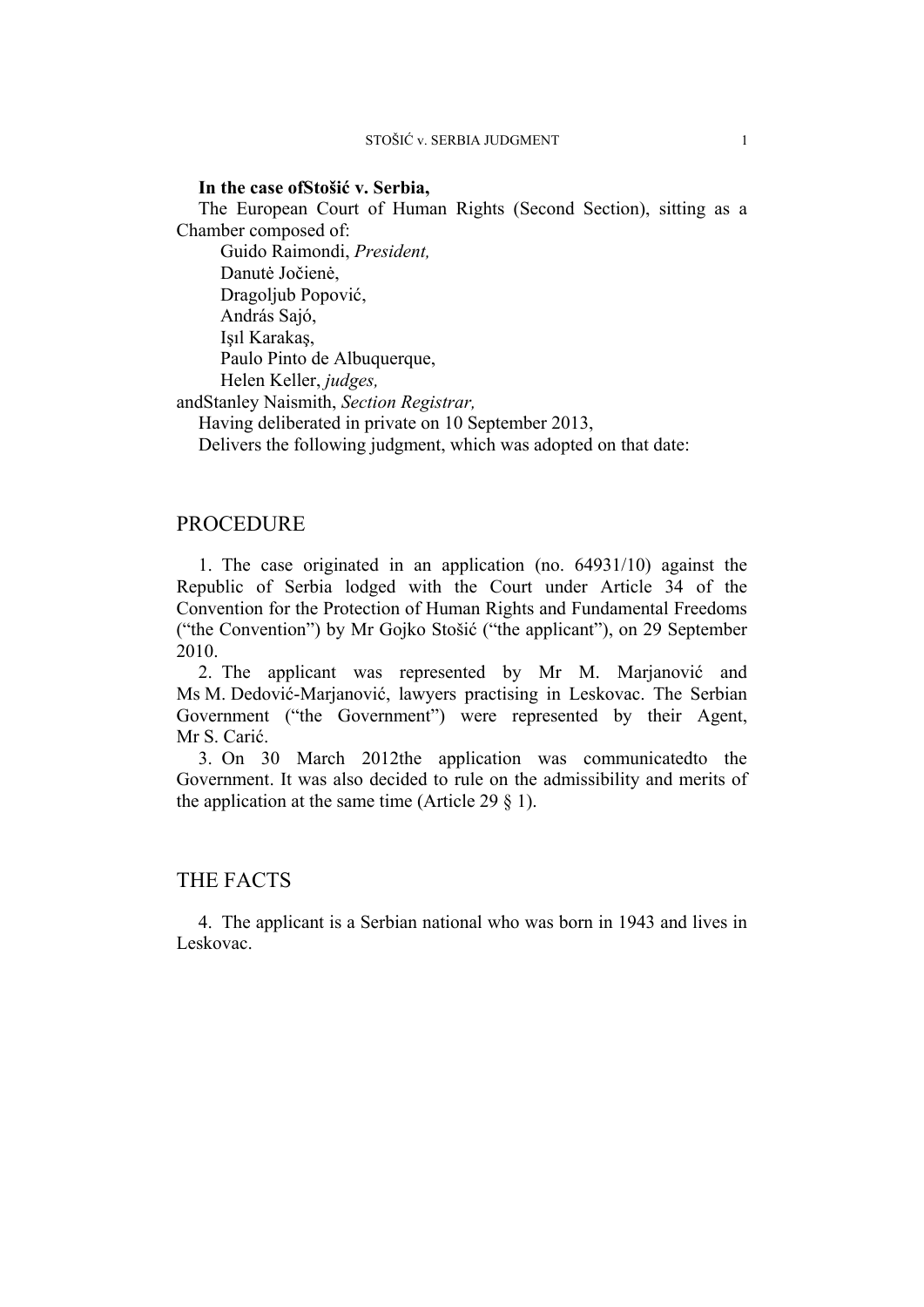# THE CIRCUMSTANCES OF THE CASE

# **A. Introduction**

5. The applicantwasa former employee of LETEKS(*u stečaju*)*,* a company based in Leskovac(hereinafter "the debtor"). Since the debtor had failed to fulfil its contractual obligations toward him, the applicant instituted three sets of civil proceedings against it.

### **B. First set of civil and enforcement proceedings**

6. On 20 April 2001 the Leskovac Municipal Court ordered the debtor to pay the applicant:

(i) holiday pay for 1998 in the amount of 700 Serbiandinars (RSD), plus interest; and

(ii) RSD 1,490 for hislegal costs, plus interest.

7. On 14 May 2001 thejudgment became final.

8. On 23 August 2002the applicant filed a request for enforcement of the above judgment.

9. On 29 August 2002 the Leskovac Municipal Court accepted the applicant's request and issued an enforcement order.

10. On 25 February 2004 the enforcement proceedings were stayed because the debtor was undergoing restructuring.

11. On 20 October 2006 the applicant requested the Leskovac Municipal Court to continue with the enforcement.

12. On 11 March 2011 the enforcement proceedings were stayed again because insolvency proceedings had been opened in respect of the debtor.

# **C. The second set of civil and enforcement proceedings**

13. On 19 June 2003 the Leskovac Municipal Court ruledin favour of the applicant and ordered the debtor to pay him:

(i) salary arrears for the period 1 July 2001 to 31 December 2002, plus interest; and

(ii) the pension, disability, health and unemployment insurance contributionsdue for the following periods: 1 January 1991 to 31 December 1992, 1 January 1994 to 31 December 1996, and 1 July 2002 to 31 December 2002.

14. On 20 July 2003thejudgment became final.

15. On 20October 2006 the applicant sought enforcement of the above judgment,proposing that it be carried out by means of an auction of the debtor's movable assets.

16. On 25October 2006 the Leskovac Municipal Court accepted the applicant's request and issued an enforcement order.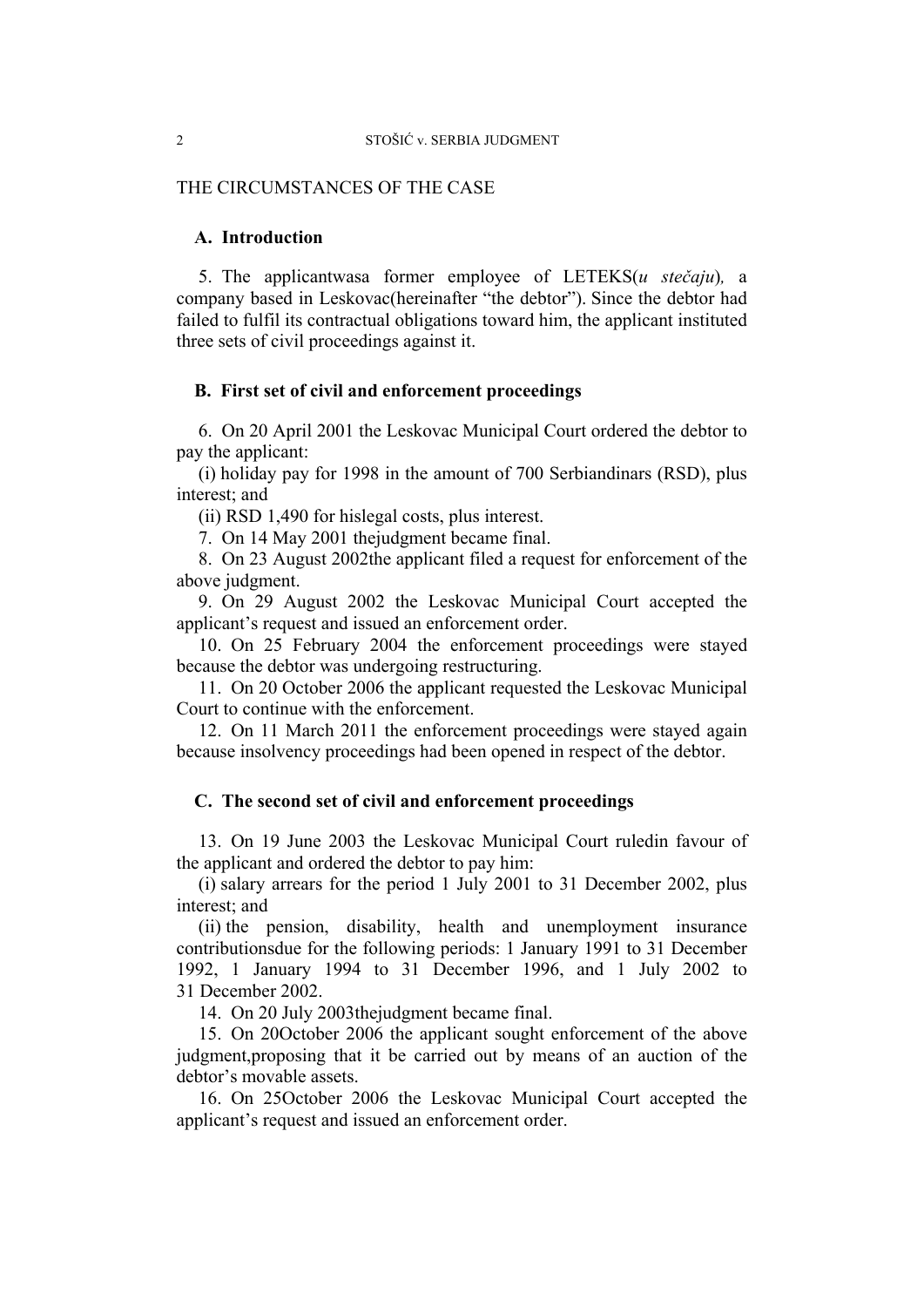17. On 17 March 2008 the applicant filed a further request for enforcement of the judgment,this time proposing that it be carried out by means of an auction of the debtor's specific immovable assets.

18. The Leskovac Municipal Court never ruled on the applicant's request of 17 March 2008, but instead on 23 June of that year suspended the enforcement proceedings because the applicant had failed to pay a deposit of RSD 640 on account of the enforcement costs.

### **D. The third set of civil and enforcement proceedings**

19. On 14 March 2007 the Leskovac Municipal Court ruled in favour of the applicant and ordered the debtor to pay him;

(i) salary arrearsfor 1 January 2003 to 11 October 2005, plus interest; and (ii) the pension, disability, health and unemployment insurance contributionsdue for the period1 January 2005 to 11 October 2005.

20. On19April 2007thejudgment became final.

21. On 14 March 2008 the applicant filed a request for the enforcement of the above judgment.

22. On 12October 2009 the Leskovac Municipal Court eventuallyaccepted the applicant's request and ordered the enforcement of his pecuniary claims. The enforcement proceedingsrelating to payment of thesocial security contributions were suspended. In its decision,the courtawarded the applicant a fixed sum in respect of enforcement costs.

23. The applicant's lawyer lodged an appealwith the Leskovac High Court.

24. On 7 April 2011 the Leskovac High Court returned the file to thefirst-instance court,ordering itto stay the enforcement proceedings because insolvency proceedings had been opened in respect of the debtor.

#### **E. Insolvency proceedings**

25. On 16 April 2010 preliminary insolvency proceedings against the debtor were initiated before the Leskovac Commercial Court.

26. On 13 July 2010 the court issued an interim measure and prohibited any enforcement action being taken against the debtor.

27. On 25 January 2011 it opened insolvency proceedings in respect of the debtor.

28. In May 2011 the applicant duly registered a claim for the sums specified in the judgments of 20 April 2001, 19 June 2003 and 14 March 2007.

29. On 6 December 2011 the applicant's claims based on the above judgments were recognised in the total amount of RSD 864,838.93.

30. On 14 September 2012 some of the debtor's property was sold.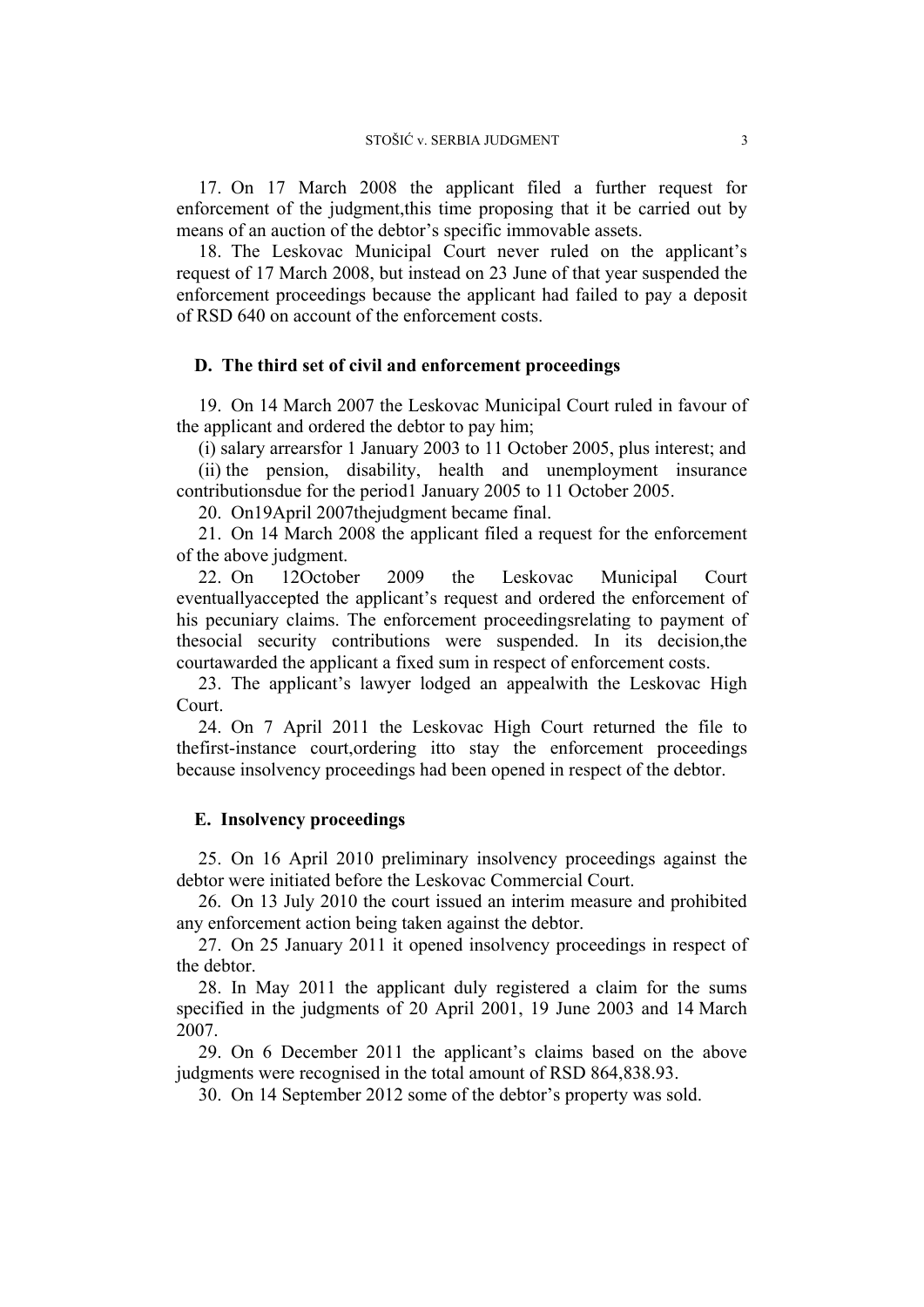31. As at the date of this judgment, the insolvency proceedings in respect of the debtor were still ongoing.

## **F. The debtor's status**

32. On 5 December 2006 the debtor was privatised.

33. On 8 April 2008 the contract for the sale of the debtor was annulled because the buyer in question had failed to fulfil his contractual obligations.

34. From June 2008 the debtor was comprisedof predominantly State-ownedcapital.

# **G. Other relevant facts**

35. On 31 October 2010, the applicantlodged a joint constitutional appeal with other former employees of the debtor.

36. As at the date of this judgment, the case wasstill pending before the Constitutional Court.

## II. RELEVANT DOMESTIC LAW

# **A. Enforcement Procedure Act 2000 (Zakon o izvršnom postupku; published in the Official Gazette of the Federal Republic of Yugoslavia- OG FY-nos. 28/00, 73/00 and 71/01)**

37. Article 4 § 1 provided that all enforcement proceedings were to be conducted urgently. Articles 63-84, 134-176 and 180-188 set out details as regards enforcement by means of a bank transferoran auction of the debtor's movable and immovable assets.

# **B. Enforcement Procedure Act 2004 (***Zakon o izvršnom postupku***; published in the Official Gazette of the Republic of Serbia - OG RS - no. 125/04)**

38. The Enforcement Procedure Act 2004 ("the 2004 Act") entered into force on 23 February 2005, thereby repealing the Enforcement Procedure Act 2000 ("the 2000 Act"). Article  $5 \nvert 3 \nvert 1$  of the 2004 Act provides that all enforcement proceedings are to be conducted urgently. In accordance with Article 12 § 5, an appeal against an enforcementorderdoes not in principlesuspend enforcement.In accordance with Article 304, all enforcement proceedings instituted prior to 23 February 2005 are to be conducted pursuant to the previous 2000 Act.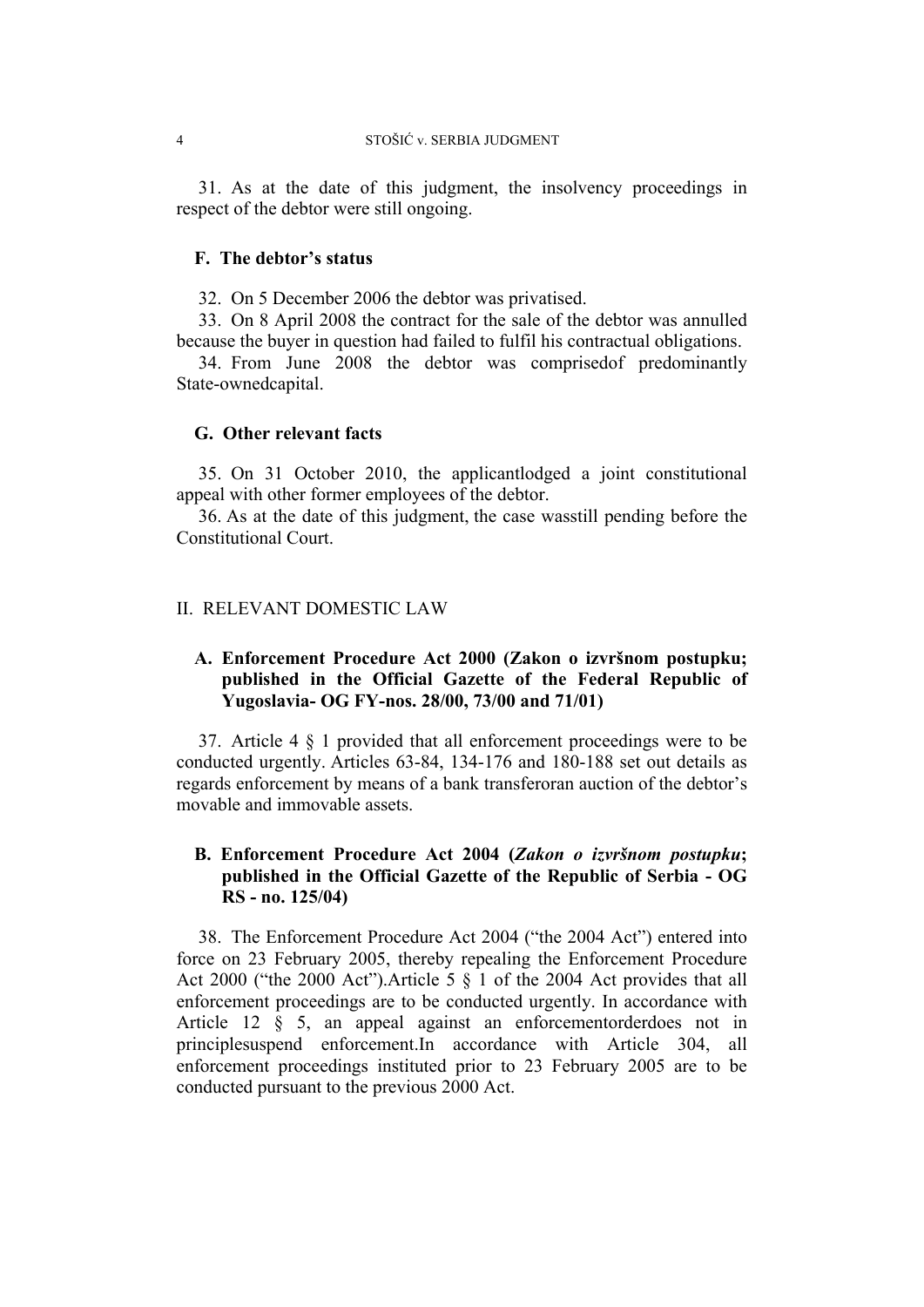#### STOŠIĆ v. SERBIA JUDGMENT 5

# **C. Insolvency Act (***Zakon o stečaju***;published in OG RS no. 104/2009, 99/2011 and 71/2012)**

39. This Act regulates the framework for initiating and conducting insolvency proceedings against legal persons. Article 2 provides that the aim of insolvency is to ensure the most favourable collective settlement for creditors. Article 8 states that all insolvency proceedings are to be conducted urgently. In accordance with Articles 19  $\frac{1}{9}$  and Article 22  $\frac{1}{9}$ , in insolvency proceedings against socially/State-owned companies the role of the insolvency administrator is to be performed by the Privatisation Agency. Article 93 §§ 1 and 2 provide that "fromthe dateinsolvency proceedings are instituted" the debtor cannot be simultaneously subject to a separate enforcement procedure. Any ongoing enforcement proceedings arethus to be stayed, while new enforcement proceedings cannot be instituted for as long as the insolvency proceedings are still pending.

### **D. Other relevant domestic lawand practice**

40. The relevant domestic law concerning the status of socially-owned companies is outlined in the case of *R. Kačapor and Others v. Serbia*(nos. 2269/06, 3041/06, 3042/06, 3043/06, 3045/06 and 3046/06, §§ 57-64 and §§ 71-76, 15 January 2008). Further, the relevant case-law of the Constitutional Court in respect of socially-owned companies, together with the relevant provisions concerning constitutional appeals and the privatisation of socially-owned companies are outlined in the case of*Marinković v. Serbia* ((dec.) no. 5353/11, 29 January 2013,§§ 26-29 and §§ 31-44).

# THE LAW

# I. ALLEGED VIOLATION OF ARTICLE 6 OF THE CONVENTION AND ARTICLE 1 OF PROTOCOL No. 1

41. The applicant complained about the respondent State's failure to enforce three final judgments rendered in his favour against the same socially/State-owned company. He relied on Article 6 of the Convention and Article 1 of Protocol No. 1 which, in so far as relevant, read as follows:

### **Article 6 § 1**

<sup>&</sup>quot;In the determination of his civil rights and obligations ..., everyone is entitled to a fair and public hearing within a reasonable time by an independent and impartial tribunal established by law."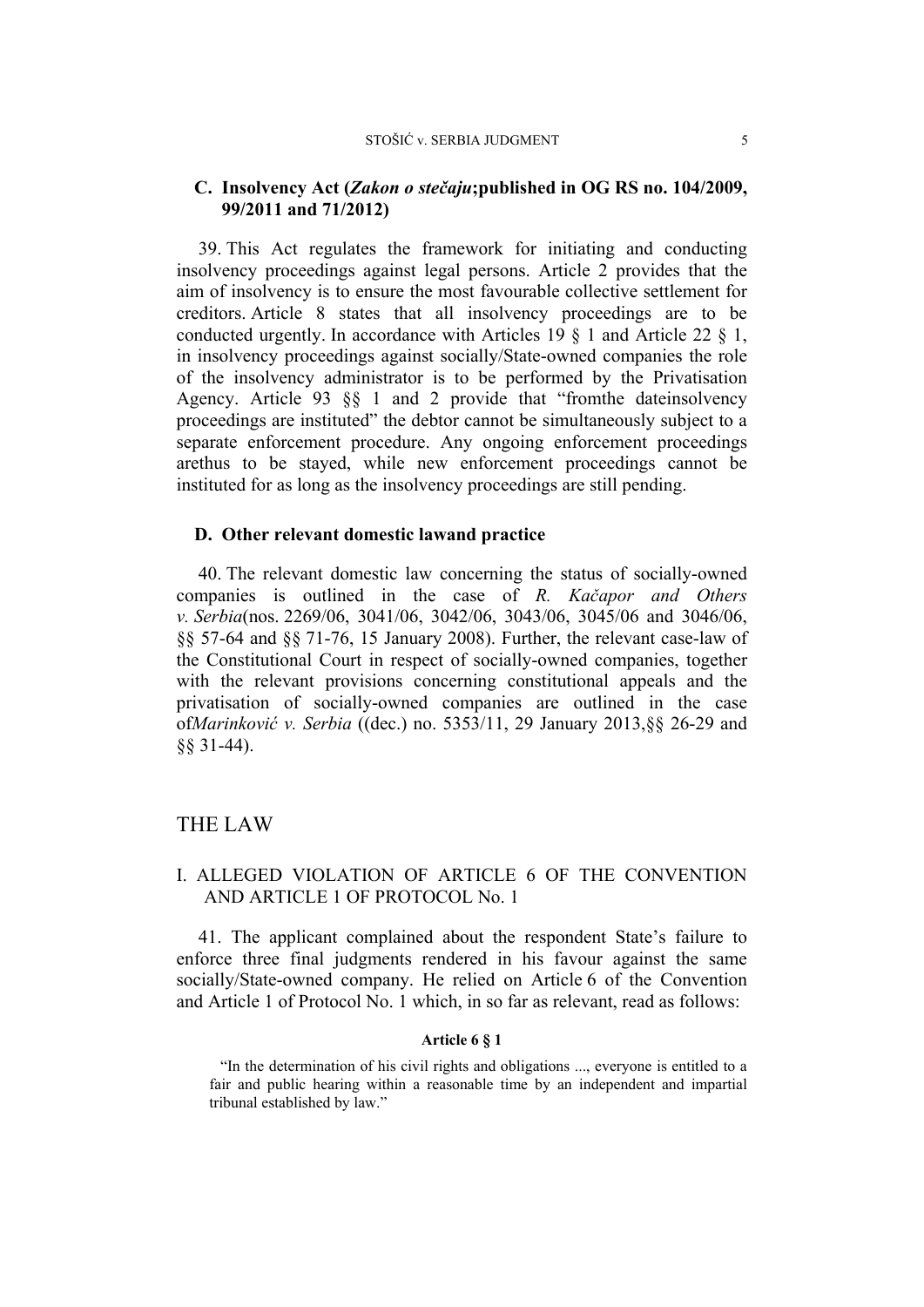#### 6 STOŠIĆ v. SERBIA JUDGMENT

#### **Article 1 of Protocol No. 1**

"Every natural or legal person is entitled to the peaceful enjoyment of his possessions. No one shall be deprived of his possessions except in the public interest and subject to the conditions provided for by law and by the general principles of international law.

The preceding provisions shall not, however, in any way impair the right of a State to enforce such laws as it deems necessary to control the use of property in accordance with the general interest or to secure the payment of taxes or other contributions or penalties."

#### **A. Admissibility**

#### *1. Exhaustion of domestic remedies*

42. The Government submitted that the Constitutional Court had harmonised its case-law with that of the Court in the context of the respondent State's liability for non-enforcement of final judgments rendered against socially-owned companies. They further maintained that the applicant's case was still pending before the Constitutional Court, and that his application should therefore be rejected for non-exhaustion of domestic remedies.

43. The applicant argued that a constitutional appeal could not be considered effective in the particular circumstances of his case.

44. The Court observes that it has already held in cases such as the applicant's that a constitutional appeal should indeed be considered to be an effective domestic remedy within the meaning of Article 35 § 1 of the Convention, but only in respect of applications against Serbia lodged after 21 June 2012 (see*Marinković v. Serbia,* cited above,§ 59). It sees no reason to hold otherwise in the present case, and notes that the applicant had lodged his complaints with the Court on 29 September 2010.

45. It follows that the Government's objections concerning the exhaustion of domestic remedies must be dismissed.

#### *2. Conclusion*

46. The Court finds, moreover, that the applicant's complaints are not manifestly ill-founded within the meaning of Article 35 § 3 of the Convention. No other grounds for declaring them inadmissible have been established. They must therefore be declared admissible.

## **B. Merits**

## *1. The arguments of the parties*

47. In respect of the first set of enforcement proceedings,the Government observed that theyhad been stayed on 25 February 2004, before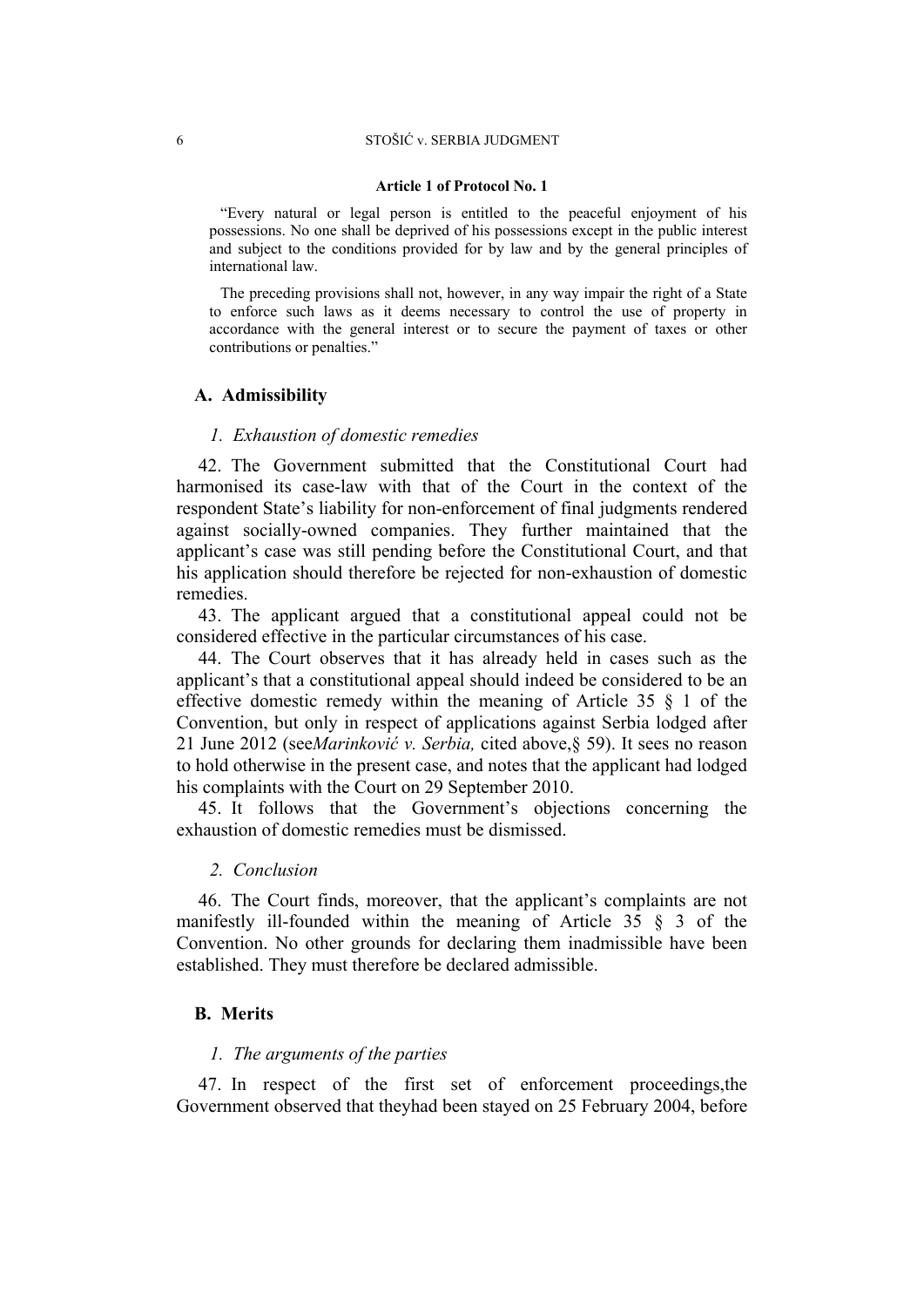the Convention had entered into force in respect of Serbia on 3 March 2004, and that the debtor had been privatised on 5 December 2006. Taking this into account, they maintained that the respondent State'sliabilitycould only be established for the period between 8 April 2008, when the privatisation of the debtor had been annulled, and 13 July 2010, when the Commercial Court had prohibited any enforcement actionbeing taken against the debtor.

48. In relation to the second set of proceedings, they argued that the State could not be considered responsible for having violated the applicant's rights because in the course of the enforcement proceedings he had not complied with the court orderrequiring him to make an advance payment of the enforcement costs.

49. Concerning the third set of proceedings, the Government noted that the judgment at issue had been adopted after the debtor had been privatised and that in this sense the respondent State could not be considered liable for allegedlyhaving violated the applicant's rights. They argued that the applicant had contributed to the length of the enforcement proceedings since he had lodged appeals against the court's decisions.

50. Lastly, the Government maintained that the respondent State's liability could only be engaged in so far as it related to the enforcement proceedings against the debtor, while the subsequent insolvency proceedings against the debtor should not be assessed in the context of a violation of the Convention rights. They also argued that the State could not be held responsible for the debtor's lack of assets.

51. The applicant disagreed and reiterated his original complaints.

### *2. The Court's assessment*

52. The Court observes that the final judgments given in the applicant's favour were adopted on 20 April 2001, 19 June 2003 and 14 March 2007 and became final on 14 May 2001, 20 July 2003 and 19 April 2007 respectively, but that they remain unenforced.

53. The Court reiterates that irrespective of whether a debtor is a private or a State-controlled entity, it is up to the State to take all necessary steps, within its competence, to enforce a final court judgment and, in so doing, to ensure the effective participation of its entire apparatus (see, *mutatis mutandis*, *Pini and Others v. Romania*, nos.78028/01 and 78030/01, §§ 174-189, ECHR 2004-V,and,*mutatis mutandis*, *Hornsby v. Greece*, 19 March 1997, § 41, *Reports of Judgments and Decisions* 1997-II).Therefore, the fact that the debtor was privatised for a certain period of time cannot absolve the respondent State from its obligation under the Convention to take all necessary steps to secure the enforcement of the final court judgment rendered in the applicant's favour.

54. Although the enforcement proceedings in respect of the judgment of 20 April 2001 were stayed on 25 February 2004 because the debtor was undergoing restructuring, they were resumed and stayed again on 11 March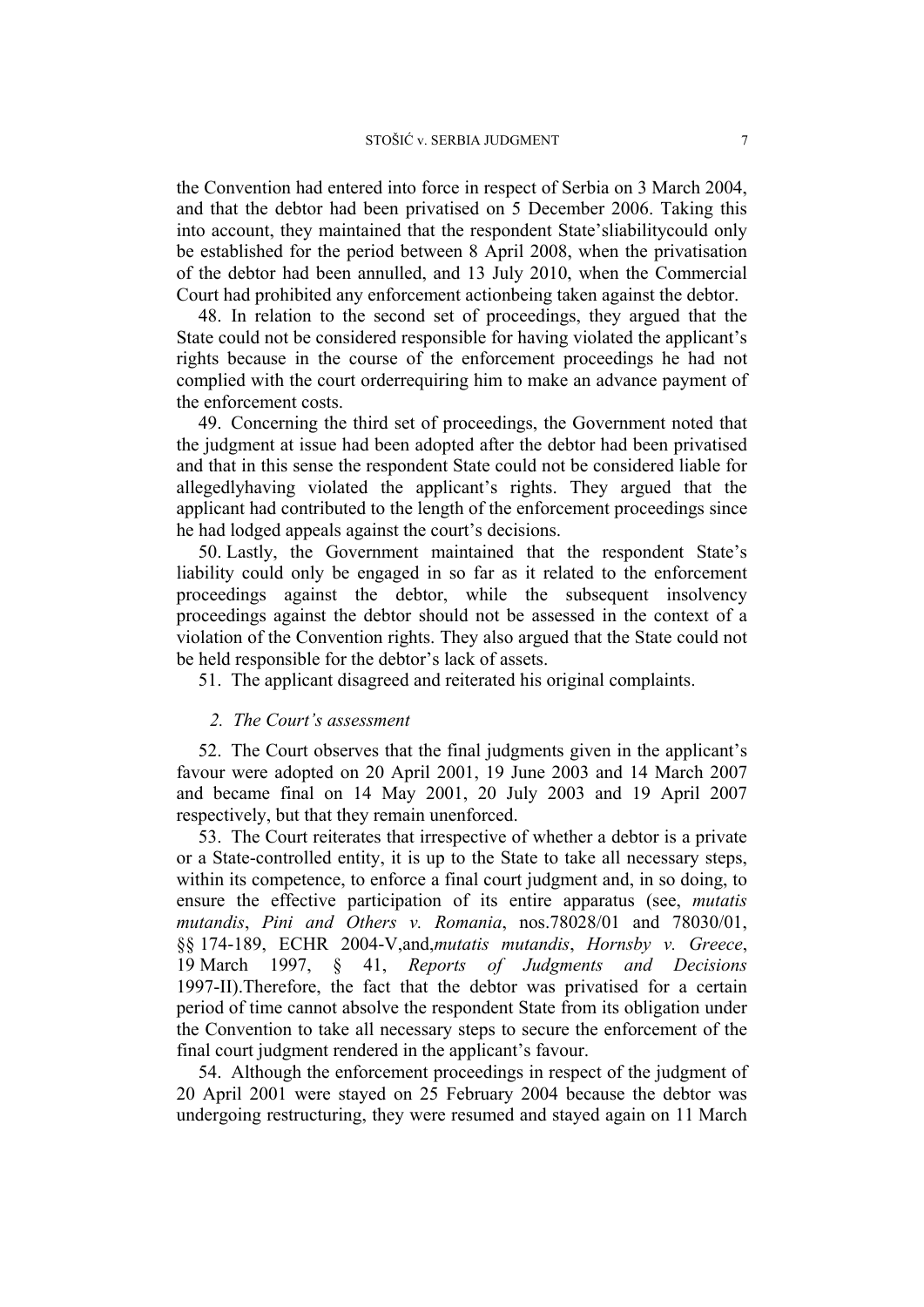2011 because insolvency proceedings had been opened in respect of the debtor. The Government, however, did not offer any convincing argument justifying the delays in the first set of enforcement proceedings.The Court notes that the judgment of 20 April 2001, although final and enforceable as of May 2001, has yet to be executed. The impugnedsituation has thus already been pending for more than nine years and six months since the ratification of the Convention and Protocol No. 1 by the respondent State on 3 March 2004 (the period which falls within the Court's jurisdiction *ratione temporis*).

55. In the context of socially/State-owned companies a period of nonexecution should not be limited to the enforcement stage only, but should also include the subsequent insolvency proceedings (see, *inter alia*, *R. Kačapor and Others*, cited above, § 115). Having regard to the fact that in the course of the insolvency proceedings the applicant duly submitted his claims based on the judgments rendered in his favour against the debtor, including claims based on the judgment of 19 June 2003, the Government's argument relyingon the applicant's failure to advance the costs of the enforcement proceedings is irrelevant in the circumstances of the case. Moreover, the Court is not persuaded that the advancement of the enforcement costs would in any event have led to the enforcement of the judgment in question in the absence of any evidence showing that at least one judgment rendered against the debtor, in cases similar to the applicant's, had been enforced.

56. While it is true that the judgment of 14 March 2007 was adopted when the debtor was private company, it is noted that the privatisation of the debtor was annulled on 8 April 2008 and that it is now owned by the State in its entirety.

57. In accordance with the domestic law, an appeal against an enforcement orderdoes not suspend enforcement (see paragraph 38 above), therefore the Government's argument that the applicant had contributed to the length of the third set of enforcement proceedings cannot be regarded as convincing.

58. It is the State's obligation to ensure that final decisions against its organs, or entities or companies owned or controlled by the State are enforced in good time and the State cannot cite lack of funds as an excuse for not honouring judgments against it or against entities or companies controlled by it (see *Yuriy Nikolayevich Ivanov v. Ukraine*, no. 40450/04, § 54, 15 October 2009).

59. The applicant sought enforcement of three final judgments rendered in his favour on 23 August 2002, 20 October 2006 and 14 March 2008, respectively.In May 2011, in the course of the insolvency proceedings, he submitted claims based on the above judgments and on 6 December 2011 the Leskovac Commercial Court recognised the applicant's claims. Hence,the periodof debt recovery in the applicant's case has so far lasted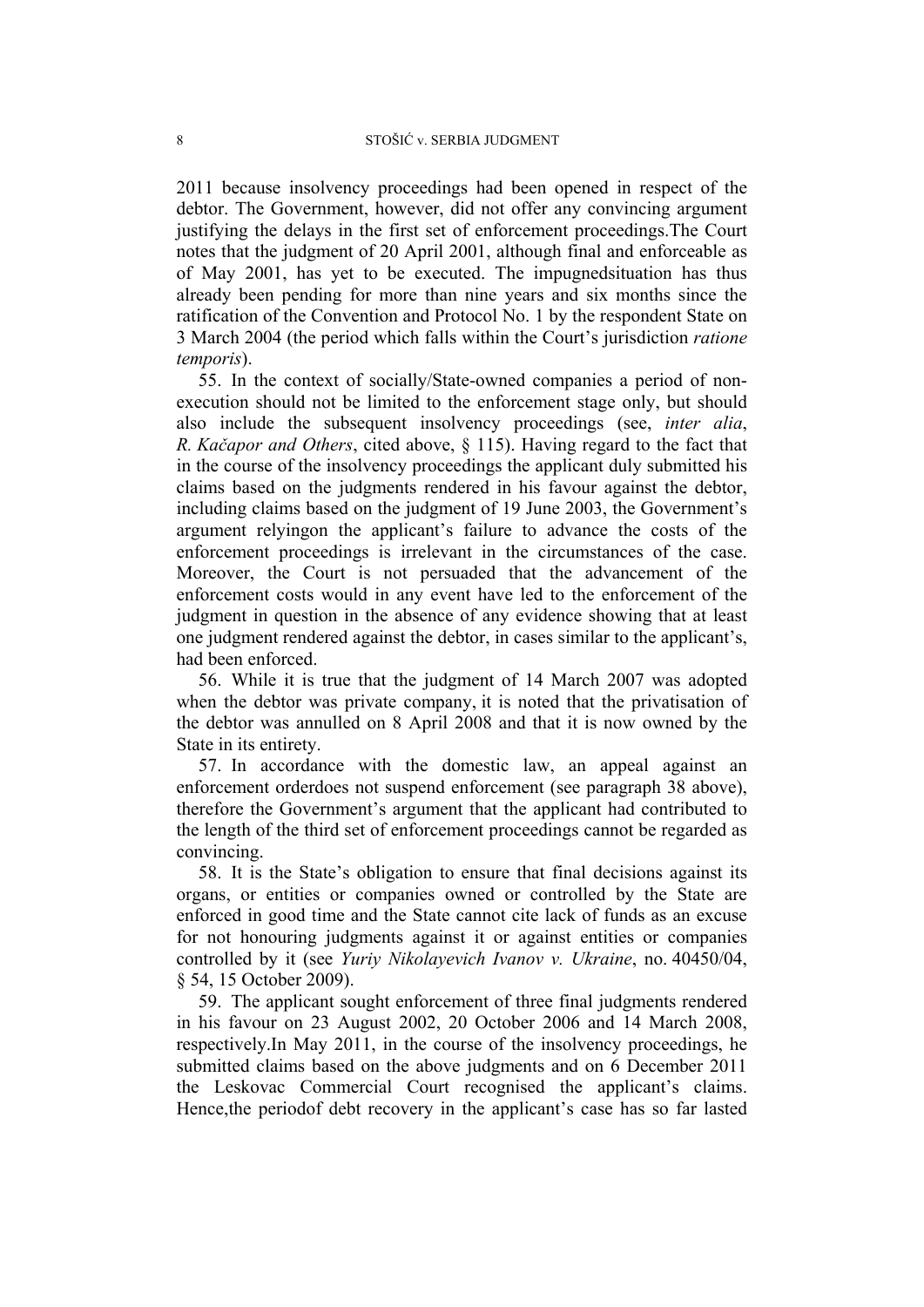between five years and five months and nine years and six months since the Convention entered into force in respect of Serbia on 3 March 2004.

60. The Court observes that it has frequently found violations of Article 6 of the Convention and/or Article 1 of Protocol No. 1 to the Convention in cases raising issues similar to those raised in the present case (see *R. Kačapor and Others*, cited above, §§ 115-116 and §120;*Marčić and Others v. Serbia*, no. 17556/05, § 60, 30 October 2007; *Crnišanin and Others v. Serbia*, nos. 35835/05, 43548/05, 43569/05 and 36986/06, §§ 123-124 and §§ 133-134, 13 January 2009; *Rašković and Milunović v. Serbia*, nos. 1789/07 and 28058/07, § 74 and § 79, 31 May 2011; and *Adamović v. Serbia*, no. 41703/06, § 41, 2 October 2012).The Court finds no arguments in the case capable of persuading it to reach a different conclusion.

61. Therefore, the Court finds that there has been a breach of Article 6 of the Convention and Article 1 of Protocol No. 1 to the Convention.

# III. APPLICATION OF ARTICLE 41 OF THE CONVENTION

#### 62. Article 41 of the Convention provides:

"If the Court finds that there has been a violation of the Convention or the Protocols thereto, and if the internal law of the High Contracting Party concerned allows only partial reparation to be made, the Court shall, if necessary, afford just satisfaction to the injured party."

# **A. Damage, costs and expenses**

63. The applicant requested that the State be ordered to pay, from its own funds, the sums awarded by the final judgments rendered in his favourand 4,000 euros (EUR) in respect of the non-pecuniary damage suffered. The applicant also claimed EUR 1,972.11 for the legal costs incurred before the domestic courts and the Court.

64. The Government considered the claims excessive and unjustified.

65. Having regard to the violations found in the present case and its own case-law (see *R. Kačapor and Others,* cited above, §§ 123-126, and *Crnišanin and Others*, cited above, § 139), the Court considers that theapplicants' claims for pecuniary damage must be accepted. The Government shall therefore pay the applicant the sums awarded in the final domestic judgmentsadopted on 20 April 2001, 19 June 2003 and 14 March 2007 respectively, less any amounts which may have already been paid in respect of the said judgments.

66. As regards the applicant's claim for non-pecuniary damage, the Court reiterates that it is an international judicial authority contingent on the consent of the States signatory to the Convention, and that its principal task is to secure respect for human rights, rather than compensate applicants'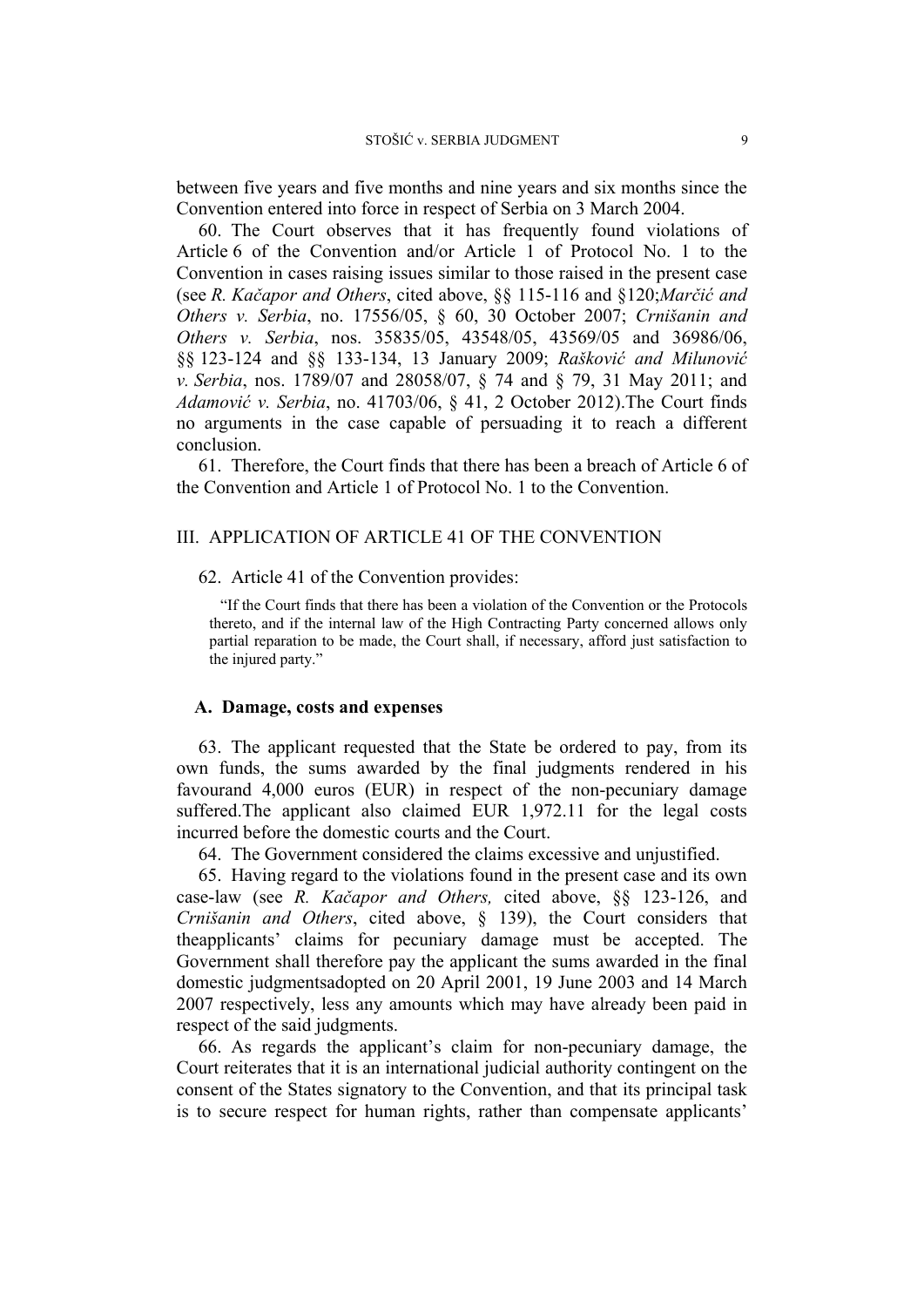losses minutely and exhaustively. Unlike in national jurisdictions, the emphasis of the Court's activity is on passing public judgments that set humanrights standards across Europe.

67. For this reason, in cases involving many similarly situated victims a unified approach may be called for. This approach will ensure that the applicants remain aggregated and that no disparity in the level of the awards will have a divisive effect on the applicants (see, for instance, *Goncharova and Others and 68 other "Privileged Pensioners" cases v. Russia*, nos. 23113/08 et al., §§ 22-24, 15 October 2009). The Court notes that this case is one of many similar cases that concern the respondent State's liability for its failure to enforce final domestic judgments rendered against socially/State-owned companies.

68. In the view of above, the Court considers it reasonable and equitable to award EUR 2,000 to the applicant. This sumis to cover any non-pecuniary damage, as well as costs and expenses.

# **B. Default interest**

69. The Court considers it appropriate that the default interest rate should be based on the marginal lending rate of the European Central Bank, to which should be added three percentage points.

# FOR THESE REASONS, THE COURT UNANIMOUSLY

- 1. *Declares*the application admissible;
- 2. *Holds*that there has been a violation of Article 6 of the Convention and of Article 1 of Protocol No. 1 to the Convention;
- 3. *Holds*

(a) that the respondent State is to pay the applicant, from its own funds and within three monthsfrom the date on which the judgment becomes final in accordance with Article 44  $\S$  2 of the Convention, the sums awarded in the final domestic judgments rendered in his favour, less any amounts which may have already been paid in respect of the said judgments;

(b) that the respondent State is to pay the applicant, within the same period, EUR 2,000 (two thousand euros) in respect of non-pecuniary damage, costs and expenses, plus any tax that may be chargeable on this amount which is to be converted into the currency of the respondent State at the rate applicable at the date of settlement;